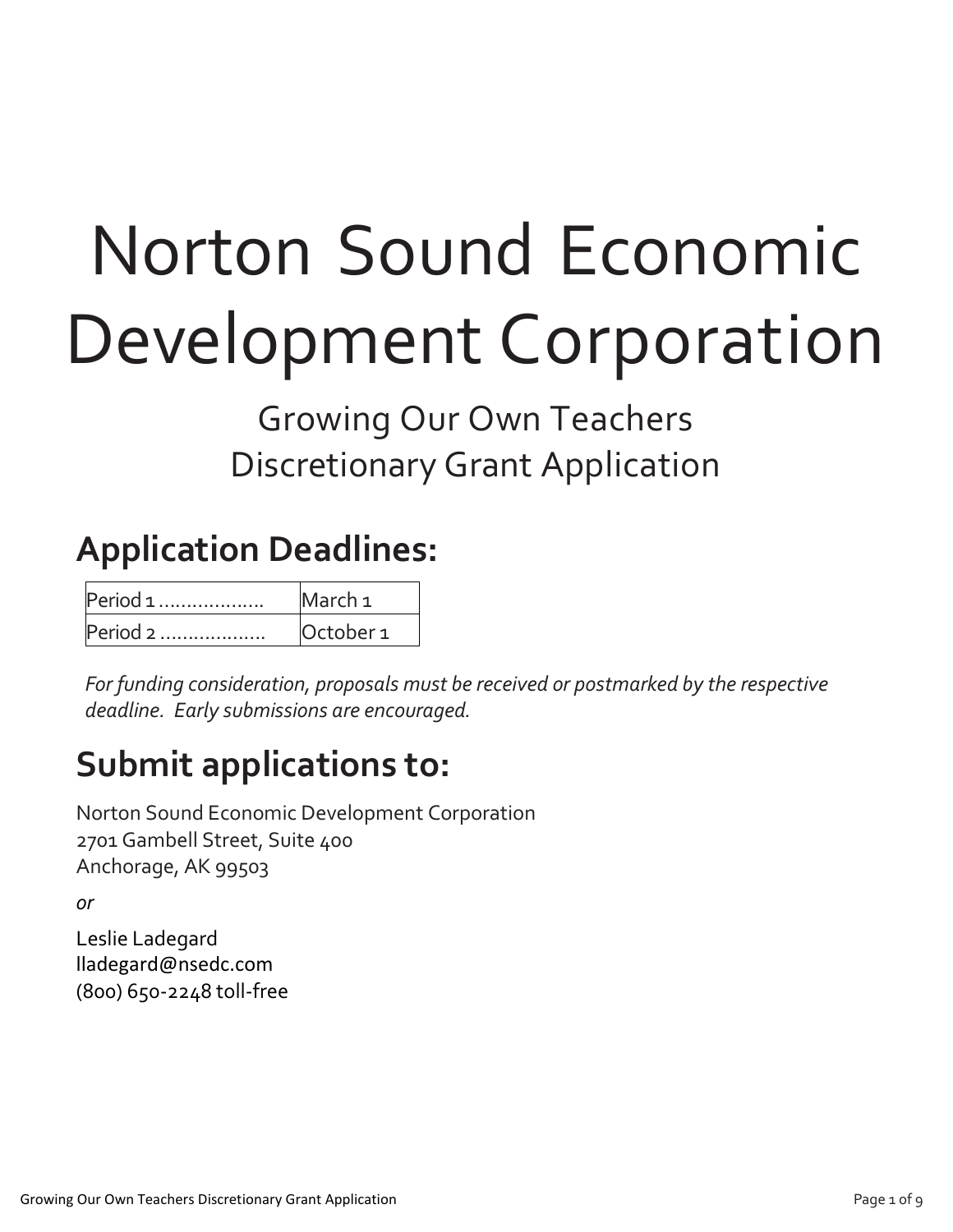## Important Information



#### **Program Overview**

Recognizing that it is beneficial for the region, communities, and students to have locally grown teachers, NSEDC has set aside funding to be provided to programs and/or organizations designed to increase the number of teachers who are from the region working in member community public elementary and high schools.

#### **Applicant Eligibility**

To be eligible, an applicant must be a municipal government, federally recognized tribal government, local or regional non-profit organization, local public school, local school district, or a local, state or federal agency located in one of NSEDC's fifteen member communities. Third-party submission of an application will not be accepted.

#### **Funding Availability**

Awards for individual proposals will be capped at \$20,000. A maximum total of \$40,000 is available annually for award for all proposals. This funding program will sunset after five years, with the final application period closing on October 1, 2022.

#### **Review of Proposals**

All complete proposals that have met the submission deadline will be presented to the full NSEDC Board of Directors at the quarterly meeting that corresponds with the proposal application period.

The final review and award process will remain at the sole discretion of the NSEDC Board of Directors.

#### **Proposal Submission**

Proposals may be submitted by mail, email, or hand-delivery. It is the responsibility of the applicant to ensure that NSEDC receives an application with all supporting attachments on or before the submission deadline.

#### **Preparation Costs**

All costs incurred by applicants over the course of the proposal preparation shall be the sole responsibility of the applicant.

#### **Application Clarification, Reclassification, Modification, and Rejection**

NSEDC reserves the right to reclassify applications to other NSEDC funding programs, when deemed appropriate. NSEDC also reserves the right to modify the requirements for completing this application. In the case of modification, all applicants will be given an opportunity to modify their proposals in the specific areas affected. An applicant's submission of this application does not obligate NSEDC to fund the proposed project. All final funding decisions shall be made by NSEDC at its sole discretion.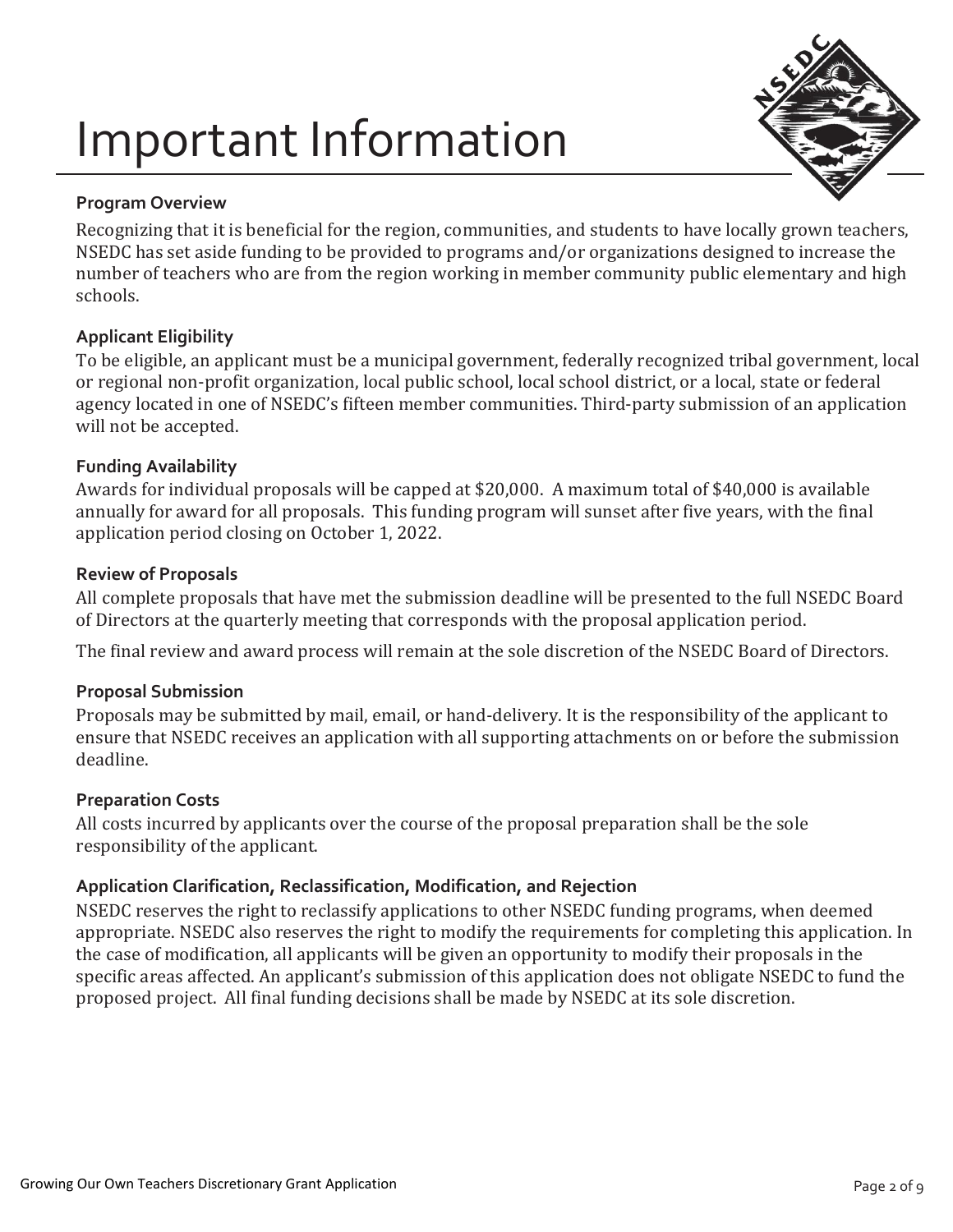## NSEDC Policies



#### **Project Administration**

Applications for funding and any resulting grants are subject, in all respects, to Components 2-5 & 7 of the NSEDC Board of Directors Policies for Oversight of Funding for Outside Entities, as updated August 2017, and as may be amended from time to time. Applicants should carefully review the funding policies, including the requirement that funding be used only for actual, direct project costs, to ensure the proposed project and any resulting operations conducted with grant funds are consistent with current policies throughout the term of the grant. NSEDC staff shall have full discretion to interpret Board policies in administering the grant. NSEDC will attempt to provide applicants with any future amendments to the grant policy; however, applicants will be responsible for ensuring they are abiding by the Board's current policies.

#### **Funding Reimbursements**

Upon funding approval, grant recipients must report expenditures to NSEDC on a quarterly basis. Reimbursement requests can be made quarterly or monthly with the Financial Statement Report (FSR). The FSR should include requests for payment or reimbursements for costs incurred by the grant recipient during the respective quarter. Reimbursable or direct-vendor expenditures must be pre-approved by NSEDC. Requests for payment or reimbursement must be accompanied by written purpose and explanation for each expenditure, including original invoices, receipts and corresponding check stubs establishing the recipient's prior payment for items for which reimbursement is sought. Back-up documentation for payment requests must be in a form satisfactory to NSEDC, which reserves the right, at its sole discretion, to require additional information. Please see the Board of Directors Policies for Oversight of Funding Outside Entities for further detail and explanation.

#### **Funding Duration**

If approved, funds will be made available for the project or program for 12 months dating from NSEDC Board approval. The NSEDC board reserves the right to fund all or a portion of the years.

A one-time, one-year extension request may be submitted to NSEDC no later than one month prior to the grant's close-out date. The request must clearly outline the reason for the extension and provide a detailed timeline for both project completion and anticipated expensing of funds.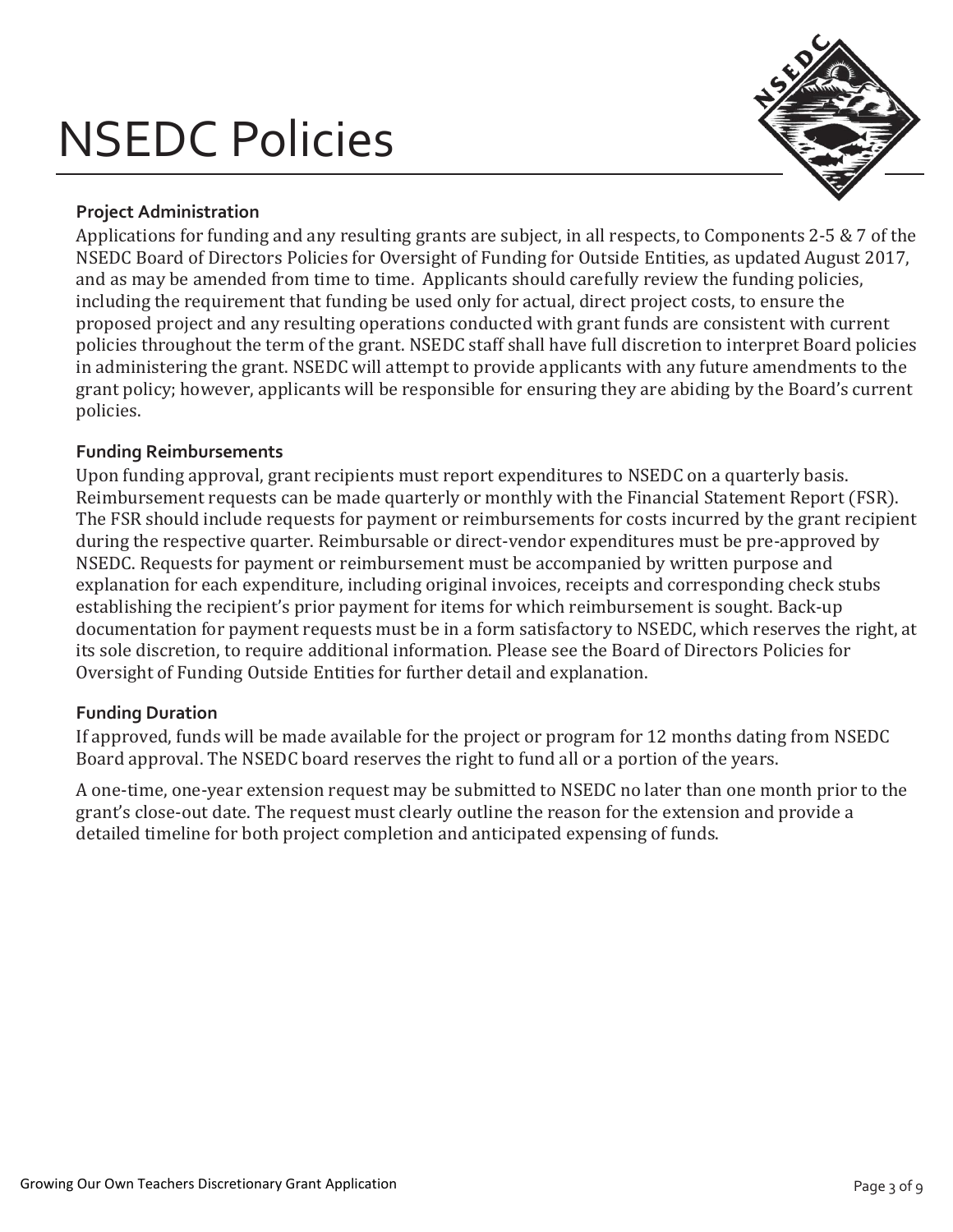

**Project Title:**

**Organization Name:**

**Authorized Representative:** 

**Project Contact Person:** 

**Application Period (1 or 2):** 

**Application Date:** 

**Total NSEDC Funds Requested: \$**

**Organizational Financial Status:**

| Federal Tax Identification Number (Employer Identification Number - EIN):                                                                                                                |            |           |
|------------------------------------------------------------------------------------------------------------------------------------------------------------------------------------------|------------|-----------|
|                                                                                                                                                                                          | <b>YES</b> | <b>NO</b> |
| Are all federal & state taxes current? If not, provide a list of all unpaid taxes and organization's plan for<br>bringing the taxes current.                                             |            |           |
| Are there outstanding liens or garnishments against the organization? If so, identify the lien or, basis<br>for lien and amount of debt, and applicant's plan for paying off the debt.   |            |           |
| If the organization has participated in NSEDC's Consolidated Bulk Fuel Program, is it current on<br>payments? If delinquent, please attach a proposed or accepted payment plan to NSEDC. |            |           |
| Has the organization conducted financial audits for the last three years? (NSEDC reserves the right to<br>request copies of those audits)                                                |            |           |
| Is the organization new? If yes, please provide proof of incorporation or organization as a limited liability<br>company.                                                                |            |           |

#### **1. Letter of Request**

Please provide a cover letter summarizing the proposed use of funds and clearly request a specific amount of funding for a project, activity, or service. Please include contact information.

#### **2. Scope of Work**

As an attachment, please provide a description and/or feasibility study of the overall plan for the specified project, activity, or service. Please clearly outline the project goals and priorities, including measurable objectives that can be used to determine both short- and long-term success.

#### **3. Budget**

Please attach a spreadsheet detailing how the requested funds will be spent and the source(s) of any matching funding. The budget must be presented in NSEDC format, no exceptions are permitted (see attached format on page 9).

#### **4. Timeline**

Please attach a detailed description of the project timeline.

If approved, funds will be made available for the project or program for 12 months dating from the NSEDC Board approval.

Growing Our Own Teachers Discretionary Grant Application example of the state of 9 and 2 of 9 and 2 of 9 and 2 of 9 A one-time, one-year extension request may be submitted to NSEDC no later than one month prior to the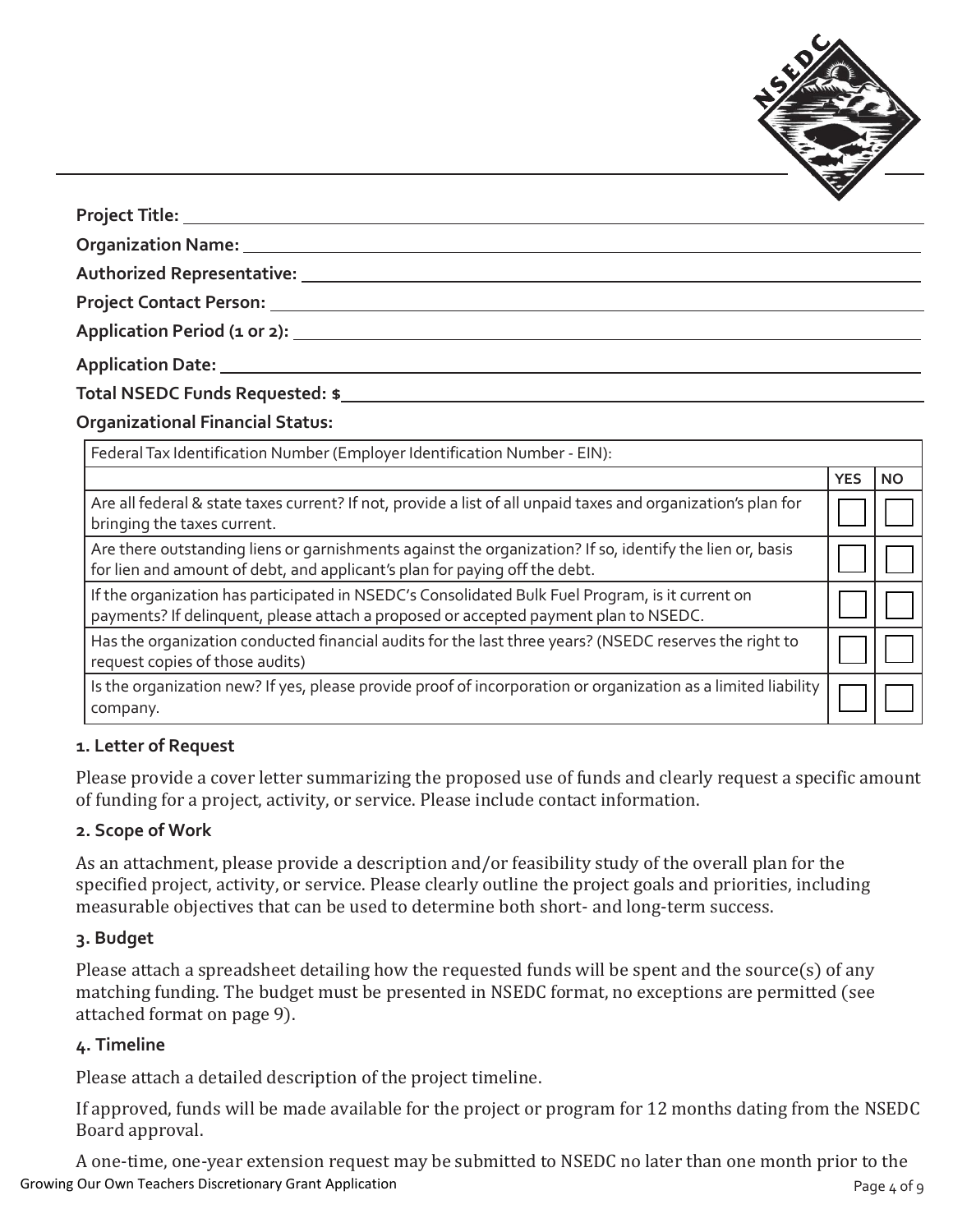

grant's close-out date. The request must clearly outline the reason for the extension and provide a detailed timeline for both project completion and anticipated expensing of funds.

#### **5. Project Reporting**

Upon close-out of the grant, a report of the progress toward the project goals and priorities must be submitted. Please reference the short- and long-term objectives from the scope of work.

#### **6. Project Continuation**

If the project or application of these funds will require continued efforts beyond the NSEDC grant year(s), please provide a summary describing the future financial and personnel needs for the project and how those needs will be met.

#### **7. Matching Funds or Contributions**

Please identify other funding sources as it pertains to your funding request:

| <b>Source</b> | Item | <b>Secured</b> | Pending |  |  |
|---------------|------|----------------|---------|--|--|
|               |      |                |         |  |  |
|               |      |                |         |  |  |
|               |      |                |         |  |  |

#### **9. Regional Impact**

How many NSEDC member communities will the program, project, or service impact directly? Please list the communities and attach an explanation of the direct impact of the proposed project.

#### **10. Community Support**

Please include two letters of support from community or regional organizations, if applicable. These may include letters from partner organizations, showing collaboration on the project.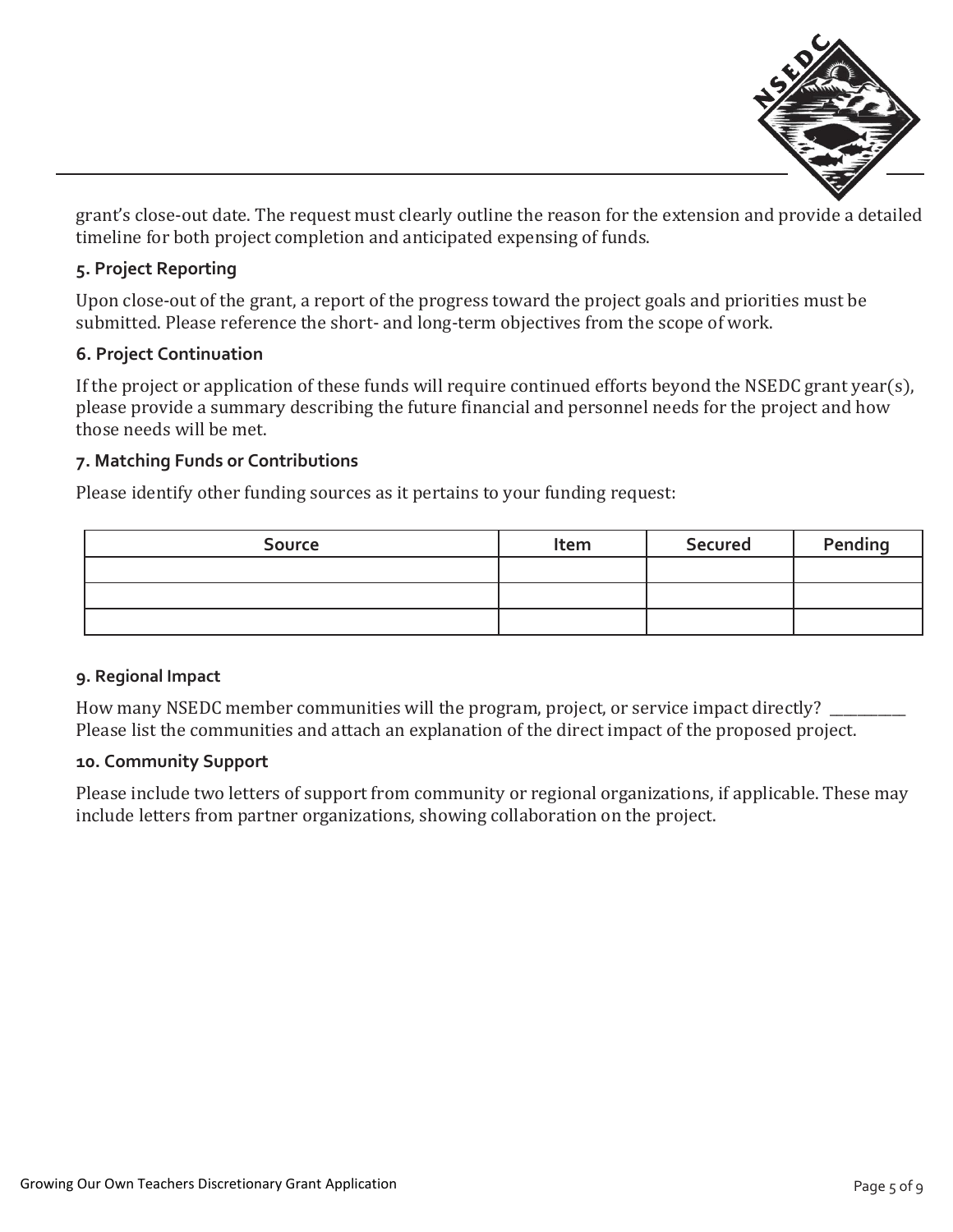

#### **Checklist**

- 1. Letter of Request
- 2. Scope of Work
- 3. Budget
- 4. Timeline
- 5. Project Reporting
- 6. Project Continuation
- 7. Matching Funds
- 8. Regional Impact
- 9. Letters of Support (if applicable)

Name of Group or Organization

Printed Name of Representative

Signature Date

The applicant must adequately address all requirements of this application for the application to be considered complete. The NSEDC Board will make all final funding approvals. Completing this application does not obligate NSEDC to fund the proposed project or program. If you have questions, please contact Leslie Ladegard, NSEDC EET Director at (800) 650-2248 or lladegard@nsedc.com.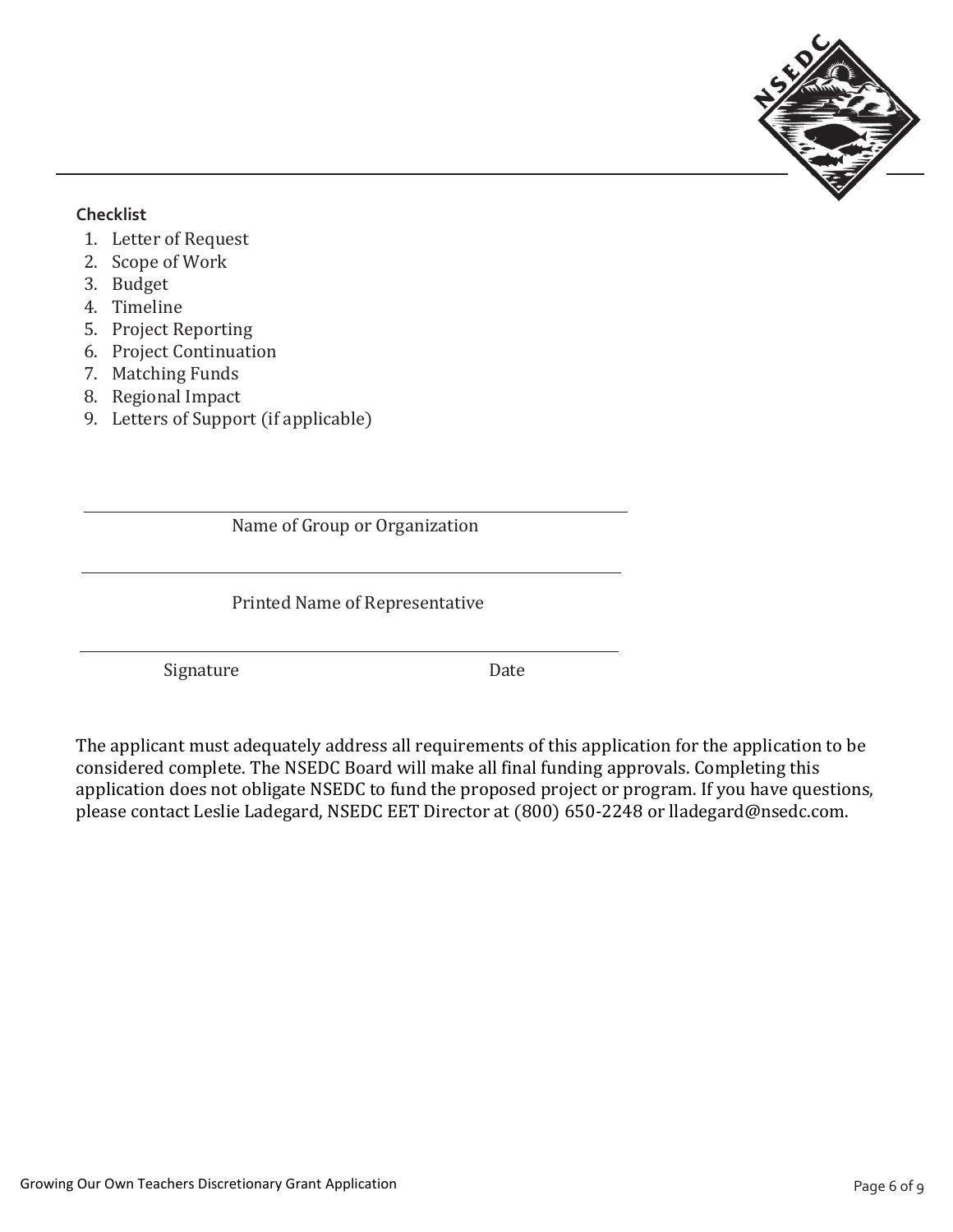

#### **\*\*\*NSEDC Internal Use Only-DO NOT COMPLETE\*\*\***

**Checklist of attachments**. Each attachment must adequately address the requirements and include supporting documentation:

- 1. Letter of Request
- 2. Scope of Work
- 3. Budget
- 4. Timeline
- 5. Project Reporting
- 6. Project Continuation
- 7. Matching Funds
- 8. Regional Impact
- 9. Letters of Support (if applicable)

|                                                                                                                                                                                              |  | Yes |  | No |  |
|----------------------------------------------------------------------------------------------------------------------------------------------------------------------------------------------|--|-----|--|----|--|
| Application is complete and all questions are adequately addressed.                                                                                                                          |  |     |  |    |  |
| Does the budget comply with NSEDC's format?                                                                                                                                                  |  |     |  |    |  |
| Are quotes, invoices, etc. provided to support the budget?                                                                                                                                   |  |     |  |    |  |
| Does the project or program list matching funds requested from other organizations?                                                                                                          |  |     |  |    |  |
| Are copies of matching funding requests and/or award letters provided?                                                                                                                       |  |     |  |    |  |
| In the past two years, how many programs or projects has NSEDC funded for the<br>organization and how much for each? (Please list below)                                                     |  |     |  |    |  |
| Has NSEDC funding been given to this program or project in the past?                                                                                                                         |  |     |  |    |  |
| If the applicant has participated in NSEDC's Consolidated Bulk Fuel Program, is it current on<br>payments? If delinguent, attach summary of applicant's status, payment history, and payment |  |     |  |    |  |
| Is there an indication that this proposal creates a future dependency upon NSEDC funds?                                                                                                      |  |     |  |    |  |
| Does this proposal create the potential for other community/regional organizations to submit<br>similar requests?                                                                            |  |     |  |    |  |
| Does this proposal offer an exchange of knowledge or information on a community level?                                                                                                       |  |     |  |    |  |
| Does this proposal offer an exchange of knowledge or information on a regional level?                                                                                                        |  |     |  |    |  |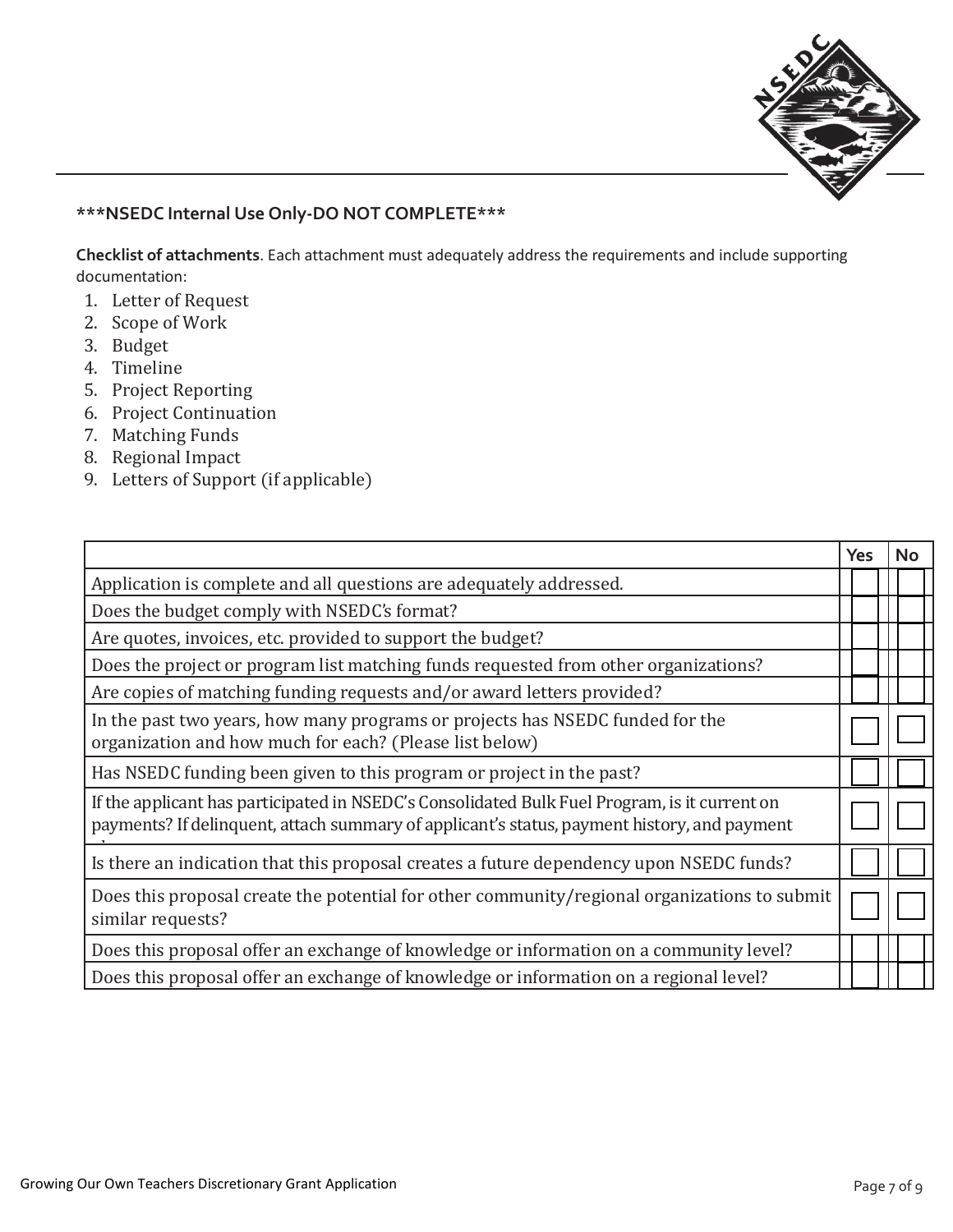

**\*\*\*NSEDC Internal Use Only-DO NOT COMPLETE\*\*\***

**Past performance in administering NSEDC grants:**

**Additional information to request from organization:**

**NSEDC Notes:**